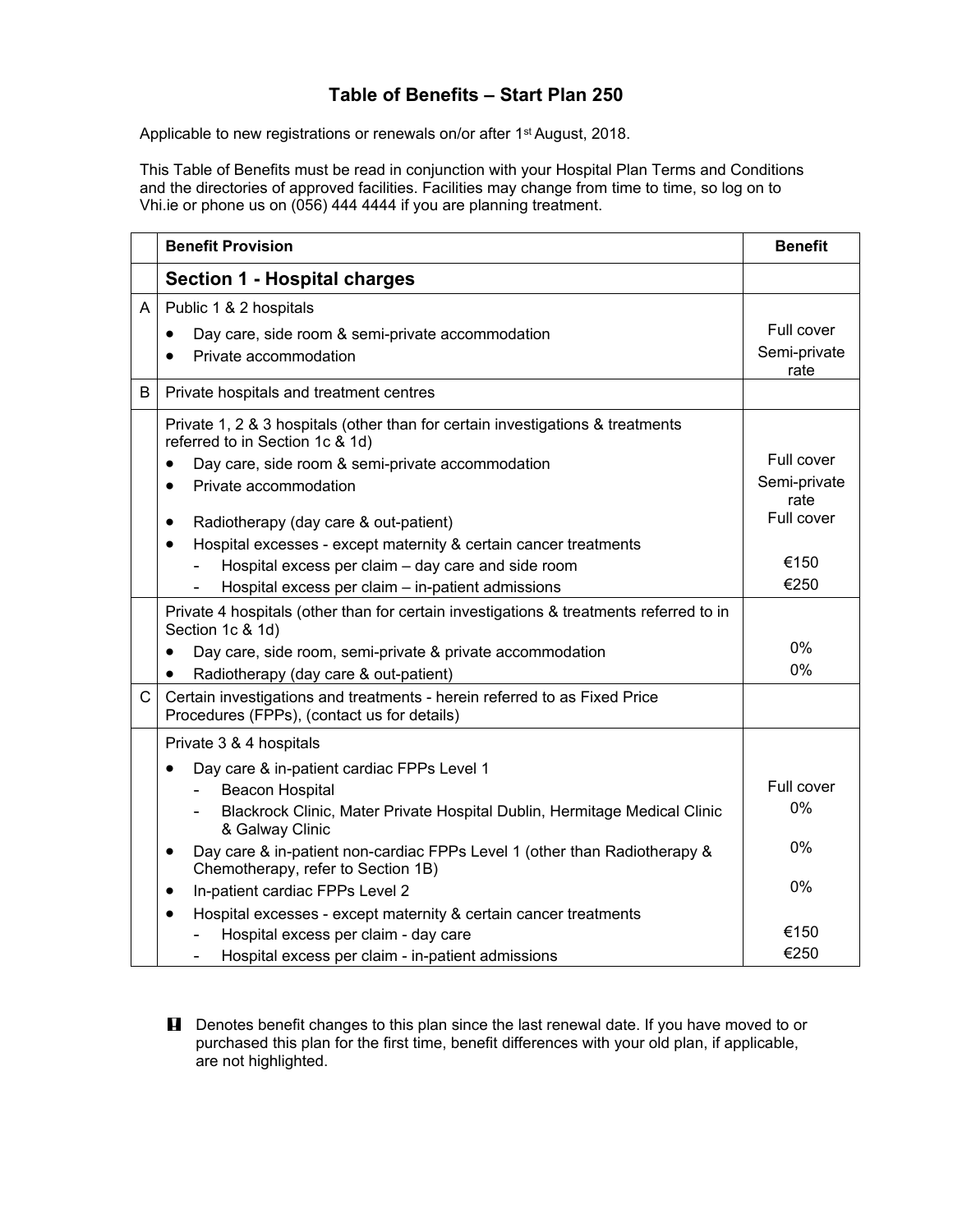| D            | Specified hip, knee & shoulder joint replacement procedures (herein referred to as<br>Orthopaedic procedures) & specified Ophthalmic procedures - contact us for<br>details of these |                                   |
|--------------|--------------------------------------------------------------------------------------------------------------------------------------------------------------------------------------|-----------------------------------|
|              | Private 1, 2 & 3 hospitals                                                                                                                                                           |                                   |
|              | Day care, side room & semi-private accommodation                                                                                                                                     | 60%                               |
|              | Private accommodation                                                                                                                                                                | 60% Semi-<br>private rate         |
|              | Private 4 hospitals                                                                                                                                                                  |                                   |
|              | Day care, side room, semi-private & private accommodation                                                                                                                            | 0%                                |
|              | When carried out as a Fixed Price Procedure (contact us for details)                                                                                                                 |                                   |
|              | Private 3 & 4 hospitals                                                                                                                                                              | 0%                                |
|              | <b>Section 2 - Consultants' fees/GP procedures</b>                                                                                                                                   |                                   |
| A            | In-patient treatment, day-care/side room/out-patient & GP procedures                                                                                                                 |                                   |
|              | Participating consultant/GP                                                                                                                                                          | Full cover                        |
|              | Non-participating consultant/GP                                                                                                                                                      | Standard<br>benefit               |
|              | Section 3 - Psychiatric cover (read in conjunction with Section<br>1)                                                                                                                |                                   |
| A            | In-patient psychiatric cover                                                                                                                                                         | 100 days                          |
| В            | Day care psychiatric treatment for approved day care programmes                                                                                                                      | Contact us for<br>further details |
| $\mathsf{C}$ | In-patient treatment for alcoholism, drug or other substance abuse in any 5 year<br>period                                                                                           | 91 days                           |
|              | <b>Section 4 - Maternity</b>                                                                                                                                                         |                                   |
| A            | Normal confinement                                                                                                                                                                   |                                   |
|              | Public hospital benefit<br>٠                                                                                                                                                         | €400                              |
|              | Caesarean delivery (as per hospital benefits listed)                                                                                                                                 | <b>Refer Section</b><br>1         |
| B            | In-patient maternity consultant fees (per Schedule of Benefits for Professional<br>Fees)                                                                                             | Agreed<br>charges                 |
|              | <b>Section 5</b>                                                                                                                                                                     |                                   |
| A            | Convalescent care - first 14 nights                                                                                                                                                  | €30 per night                     |
| B            | Cancer care support - one night's accommodation up to €100, for each treatment                                                                                                       | €1,500 per<br>calendar year       |
| C            | Vhi Healthcare approved medical and surgical appliances - subject to an excess of<br>€300 per member per year (contact us for details of eligible appliances)                        | €1,000 per<br>member year         |
| D            | Vhi Hospital@Home                                                                                                                                                                    | Full cover                        |
|              | <b>Section 6 - Transport costs</b>                                                                                                                                                   |                                   |
| A            | Transport costs (covered in accordance with our rules)                                                                                                                               | Agreed<br>charges                 |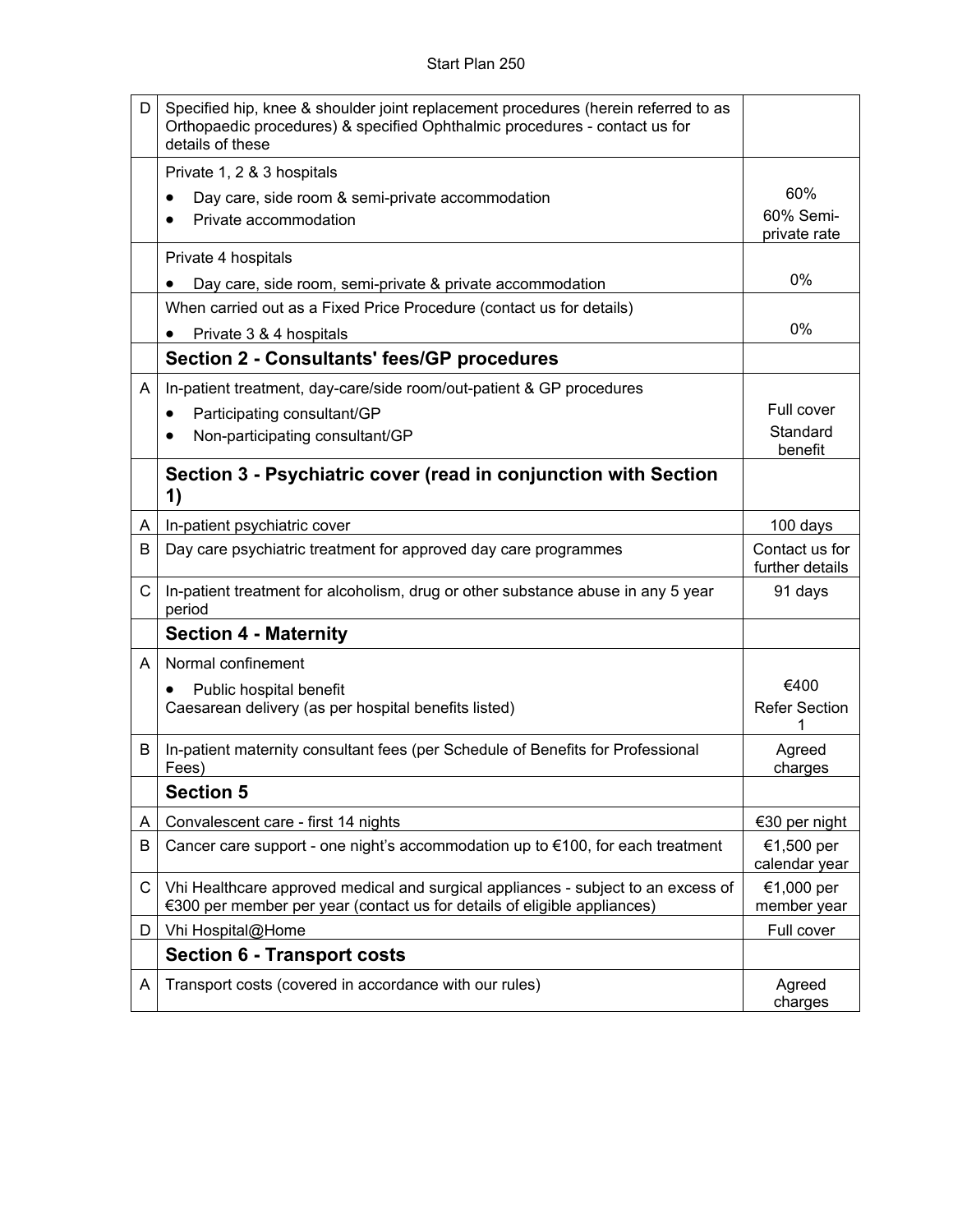|    | <b>Section 7 - Cover outside Ireland</b>                                                                                                                                                                                                |                       |
|----|-----------------------------------------------------------------------------------------------------------------------------------------------------------------------------------------------------------------------------------------|-----------------------|
| A  | Emergency treatment abroad                                                                                                                                                                                                              | €65,000               |
| В  | Elective treatment abroad (subject to prior approval)                                                                                                                                                                                   |                       |
|    | Surgical procedures available in Ireland (as per level of cover in Ireland)                                                                                                                                                             | €65,000               |
|    | Treatment not available in Ireland                                                                                                                                                                                                      | €65,000               |
|    | <b>Section 8</b>                                                                                                                                                                                                                        |                       |
| A  | In-patient MRI scans (covered in accordance with Section 1)                                                                                                                                                                             | Agreed<br>charges     |
| В  | Out-patient MRI scans                                                                                                                                                                                                                   |                       |
|    | Category 1 - approved MRI centres<br>٠                                                                                                                                                                                                  | Full cover            |
|    | Category 2 - approved MRI centres, agreed MRI charges & consultant<br>٠<br>Radiologists fees (subject to an excess of €125 per scan)                                                                                                    | Full cover            |
| C. | PET-CT scans (covered in accordance with our rules)                                                                                                                                                                                     | Agreed<br>charges     |
| D  | CT Scans (covered in accordance with our rules) $\blacksquare$                                                                                                                                                                          | Full cover            |
|    | Section 9 – Day-to-day medical expenses (benefits are per visit,<br>per member, unless otherwise indicated)                                                                                                                             |                       |
| A  | Consultant consultation - 7 visits                                                                                                                                                                                                      | €60                   |
| B  | Pathology - consultants' fees (per referral)                                                                                                                                                                                            | €60                   |
| C  | Radiology - consultants' fees for professional services (per procedure)                                                                                                                                                                 | €60                   |
| D  | Pathology/Radiology or other diagnostic tests (refer to Section 8 for out-patient<br>MRI benefits) - 50% of agreed charges in an approved out-patient centre. Contact<br>us for details of eligible diagnostic tests and reimbursements | €300 per year         |
| E. | Vhi SwiftCare exclusive benefit to Vhi Customers*                                                                                                                                                                                       |                       |
|    | Initial consultation (charge is €125 - you pay €50)<br>$\bullet$                                                                                                                                                                        | €75                   |
|    | Follow-up treatment package after this consultation for x-rays, tests & medical<br>$\bullet$<br>aids (maximum you will pay is €150 for this follow-up treatment)                                                                        | 50% of total<br>costs |
| F  | Vhi Online Doctor - 6 visits (available through the Vhi App)* $\blacksquare$                                                                                                                                                            | Full cover            |
|    | Annual excess - per member, per year                                                                                                                                                                                                    | €250                  |
|    | Annual maximum - per member, per year                                                                                                                                                                                                   | €1,000                |
|    | * This benefit is not subject to the annual excess or annual maximum                                                                                                                                                                    |                       |
|    | <b>Additional notes</b>                                                                                                                                                                                                                 |                       |
| A  | This plan does not provide cover for all hospitals, for details of the hospitals<br>covered please log on to Vhi.ie or phone us on (056) 444 4444                                                                                       |                       |

Vhi Healthcare DAC trading as Vhi Healthcare is regulated by the Central Bank of Ireland. Vhi Healthcare is tied to Vhi Insurance DAC for health insurance in Ireland which is underwritten by Vhi Insurance DAC.